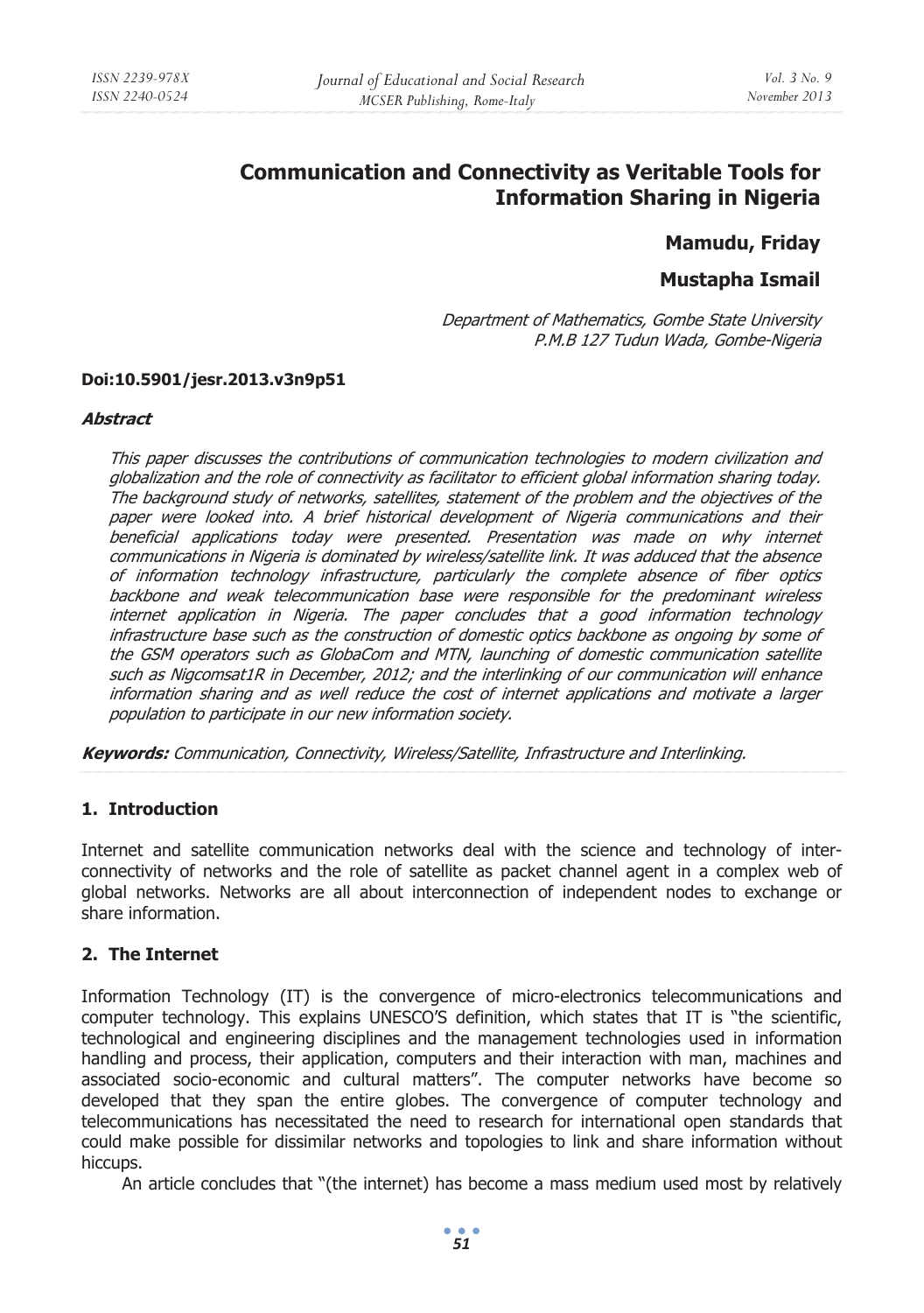passive consumers, and as such major content providers" ( Margolis and Resnick, 1999). The book (Winston, 1998) also presents the internet as the next step in the evolution of mass media.

## **3. The Satellite**

According to Osuagwu (2002), a satellite can be defined as a powerful radio transmitter with transponders positioned aerodynamically in the orbit at 36,000ft above sea level. They amplify, sort or route signals. Unlike wireless ground repeaters which relay signals between two fixed locations; satellite interconnect many locations, both fixed and mobile over a wide area. It receives microwave signals from equipment on the earth in a given frequency band (uplink) and retransmits them at a different frequency to earth stations (downlink).



Nigcomsat1R

A satellite is anything that orbits something else just as the moon orbits the earth. However, a satellite is a specialized wireless transmitter/receiver that is launched by a rocket and placed in orbit around the earth. Satellite can be used either for security, weather forecasting, identifying mineral deposits, television broadcast, amateur radio communications, internet communications, global positioning system (GPS), Motor vehicle tracking system, e.t.c.

There are three major categories of satellite systems namely:

- i. A geostationary satellite which orbits the Earth directly over the equator, approximately 22,000 miles up. It then takes 24 hours to make one complete revolution around the earth. Hence, it remains at the same spot on the earth's surface at all times, and stays in the sky from any point on the surface from which it can be "seen". E.g. weather satellites are in this category. Images can be viewed from these satellites on the internet via the Purdue weather processor. One of these satellites can view approximately 40% of the earth's surface and such three of it can view the whole world.
- ii. A low-earth orbit (LEO) satellite system employs a large fleet of "birds," each in a circular orbit at a constant altitude of a few hundred miles. Each revolution takes approximately 90 minutes to a few hours. The fleet is arranged in such a way that, from any point on the surface at any time, at least one satellite is on a line of sight. In this type of satellite, the transponders are moving rather than being fixed, and are in space rather than on the earth. The good thing about this satellite is that it makes it possible for anyone to access the internet via wireless from any point on the planet using an antenna.
- iii. Elliptical orbit satellite system revolve around the earth in elliptical orbits. These satellites move rapidly when they are in their lowest altitude and slowly when they are in their highest altitude. Such satellites are used by amateur radio operators, and by some commercial and government services. They require directional antennas whose orientation must be constantly adjusted to follow the satellite's path across the sky. (Prince, 2011).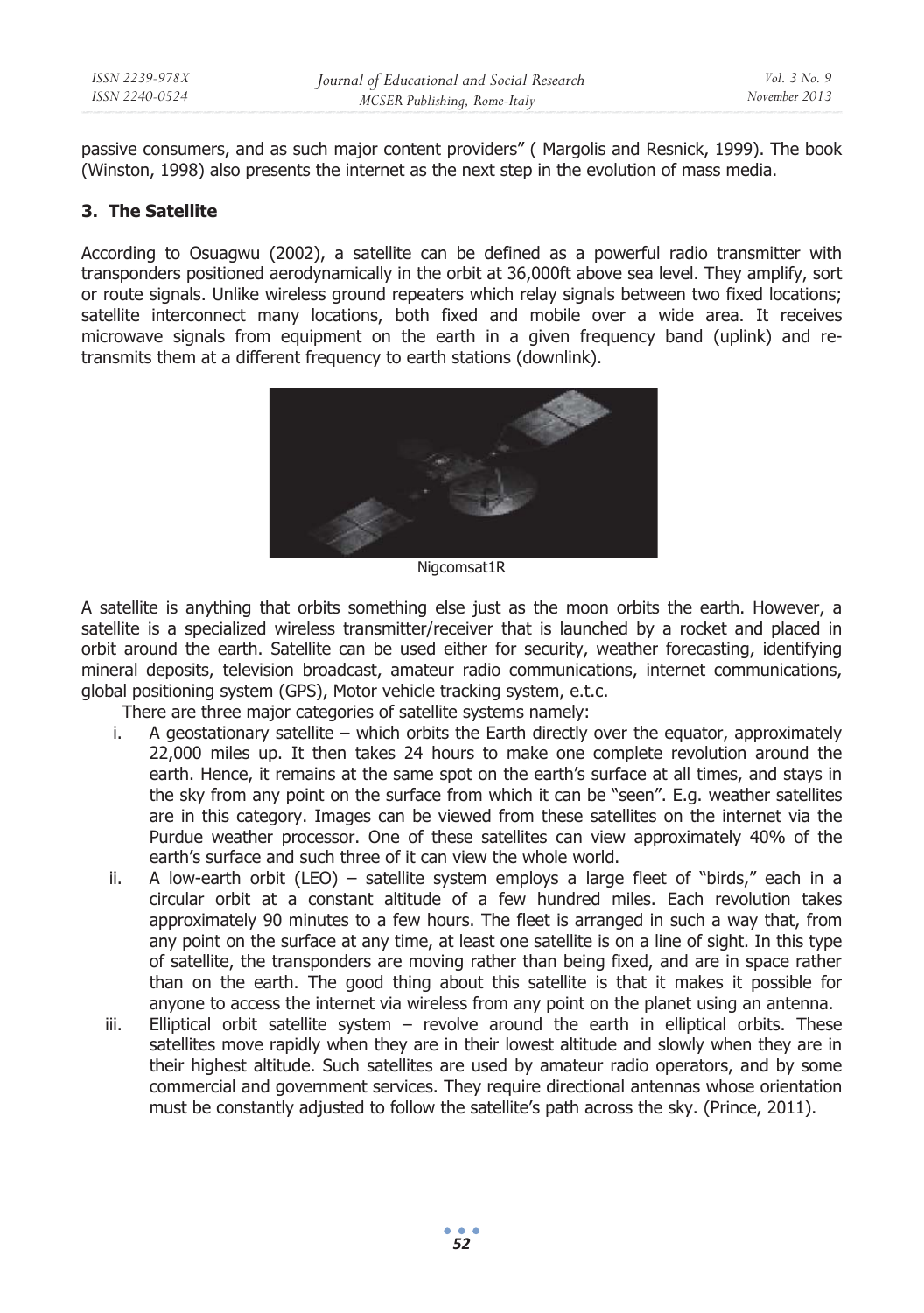

Earth Station

#### **4. Statement of the Problem**

The present communication network in Nigeria is poised with a lot of problem such as network failure whereby a caller and the receiver cannot hear each other at times while the caller's credit is being deducted.

Even the short messages (SMS) sent were not delivered but the sender is being charged. These immense problems had led the researchers to find the best means of sharing vital information in Nigeria communication system so that the network user will not be disappointed and lose confident in the ability of the service provider whenever they make call.

#### **5. Objectives**

- i. To ascertain how wireless internet, satellite and fiber optics are tools for information sharing;
- ii. To determine the effect and the best tool for information sharing;
- iii. To make projections for the future role of internet, satellite and fiber optics.

#### **6. Brief Historical Development of Communication in Nigeria**

Telecommunications facilities in Nigeria were first established by the colonial administration. At independence in 1960, with a population of about 40 million people, Nigeria had only about 18,724 telephone lines for use which translated to teledensity of about 0.5% telephone lines per 1000 people. The telephone network consisted of 121 exchanges of which 116 were the manual (magneto) type and only 5 were automatic type.

Between 1960 and 1985, the telecommunication sector consisting of the department of posts and telecommunications (P & T) limited in charge of internal network and, the Nigerian external telecommunications (NET) limited, responsible for the external telecommunications services provided the gateway to the outside world. The install switching capacity at the end of 1985 was about 200,000 lines as against the planned target of about 460,000 lines. All the exchanges were analogue. Telephone penetration remained poor as one telephone line to 100 inhabitants was recommended by international telephone union (ITU) for developing countries. The equality of service was largely unsatisfactory, unreliable, congested, expensive and customer unfriendly.

Arising from the foregoing, in January 1985, the erstwhile posts and telecommunications department was split into postal and telecommunications limited (NITEL), a limited liability company. The main objective of establishing NITEL was to harmonize the planning and coordination of the internal and external telecommunications development, and provide accessible, efficient and affordable services.

Forty six years ago after independence, the Nigeria telecommunication PLC (NITEL); had roughly half a million lines available to over 120 million Nigerians. NITEL, the then only national carrier, had a monopoly on the sector, and was synonymous with epileptic and unreliable services and poor management.

On assumption of office on the  $29<sup>th</sup>$  of May, 1999; former president Olusegun Obasanjo's administration swung to gear to make a reality, the complete deregulation of the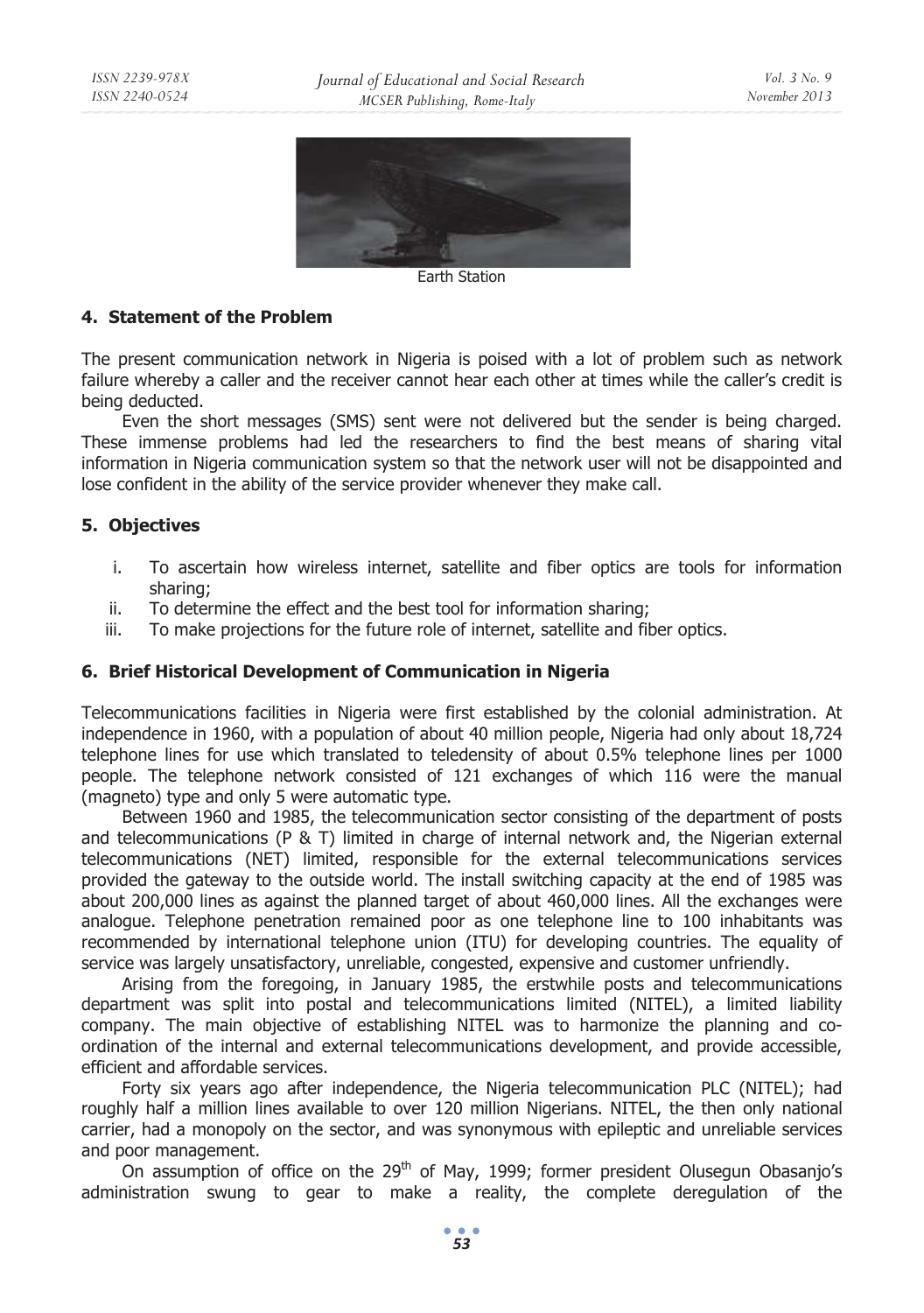| ISSN 2239-978X | Journal of Educational and Social Research | <i>Vol.</i> $3$ No. 9 |
|----------------|--------------------------------------------|-----------------------|
| ISSN 2240-0524 | MCSER Publishing, Rome-Italy               | November 2013         |
|                |                                            |                       |

telecommunications sectors, most especially, the much touted granting of licenses to GSM service providers and setting in motion the privatization of NITEL. Also, this administration immediately replaced the management of Nigerian Communication Commission (NCC) with a new breed of professionals in the telecommunication industry. The commission duly organized and successfully executed the first ever digital mobile license auction for the provision of GSM services in Nigeria namely, MTN, M-Tel (which went out of business) and ECONet (now Airtel). Out of the seven companies that applied for the digital mobile license, only three mentioned above were qualify upon the payment of two hundred and eighty five (285) million Naira capitalization fee each.

This proactive approach by federal government of Nigeria to the telecom sector has made it possible for over 2.5 million Nigerians clutch to GSM cell phones and handsets today.

Similarly, the advent of GSM in Nigeria has created the habit of time management and consciousness. This phenomenon can be seen from the curtailment of telephone conversations, while at the same time eliminate long journey for pleasure and businesses.

Also, Nigerians are now able to operate their savings, current, mobile money transfer, recharging of GSM, DSTV, searching for old friends whom they have lost contact for years via cell phones or handsets. (Agbasi et al, 2007).

#### **7. Method**

Discussion will be used in this paper throughout which is employed in the analysis of both present and future communications system in Nigeria.

#### **8. Fiber Optics**

According to Maaki (2004), the idea of fiber optic cable is a fairly new but old technology that was borne in some years back which is designed to be used in data transmission and networking nodes. It is a new technology whereby the cable is made to transmit data that is converted to light pulses. Fiber optics are either made of glass or plastic and conducts light just as copper wire conducts electrons. They are very small in diameters and measure about 6-200μm (microns). A micron is about  $10^{-6}$ m. The glass or plastic is made of a fiber, often included with a metallic covering to protect it from environmental hazards when buried underground.

This fiber optics technology is realistic because of the use of lasers. This cable transmits data for a long distance without loss of information or what is known as attenuation. Though very expensive but can carry a huge amount of data over long distance and it is said to have a very high bandwidth. It was found to be very useful when a laser light, which was directed into the fiber, remained into it until it emerged at the other end with the same intensity. That showed that there was no loss of light as it travelled along the length of the fiber. When it is used in data transmission between nodes, a converter is attached to one node, which converts the electrical signals that are emerging from the node into light signals to travel along the fiber until a converter at the other node converts it back into the electrical signals as it enters the node at the other end. The fiber has advantages over other transmission media because of its weight, size, efficiency, huge bandwidth and physical tempering.

According to John (2011), a fiber optic cable use light pulses to transmit information down lines instead of using electronic pulses to transmit information down copper lines. Light pulses move easily down the fiber optic line because of the principle of "total internal reflection". In this principle, when the angle of incidence exceeds a critical value, light cannot get out of the glass; instead the light bounces back in. This principle was applied to the construction of fiber optic strand, which made it possible to transmit information down fiber lines in the form of light pulses.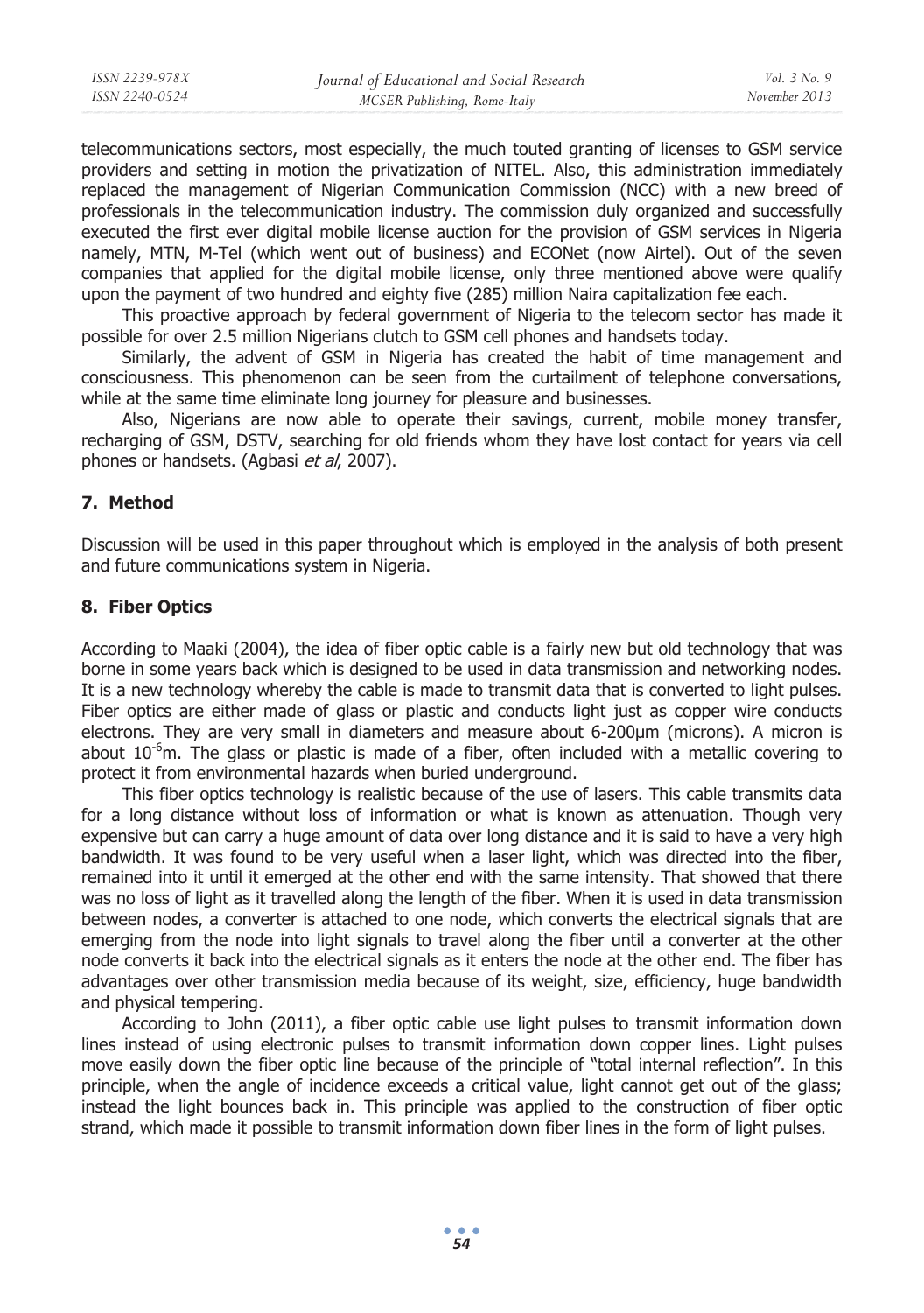## 8.1 Optical fibers in communication

Nelkon and Parker (1995), in their book title "Advanced level Physics". Light signals can travel along very fine long glass fibers roughly the same diameter as the human hair. Optical fibers have replaced the copper cables previously used in telecommunications. The fiber is a very fine glass rod of diameter about 125 $\mu$ m (125x10<sup>-6</sup>m) with a central glass core surrounded by a glass coating or cladding of smaller refractive index than the core.

The fibers are classified into two main types namely:

i. Monomode – This fiber has a very narrow core of diameter approximately 5 $\mu$ m (5x10<sup>-6</sup>m) or less and as such the coating (cladding) is relatively big.



ii. Multimode – This type of fiber has a core of relatively large diameter that is approximately 50μm. In one form of multimode fiber, the core has a constant refractive index n1 such as 1.52 from its center to the boundary with the coating (cladding). The refractive index then changes to a lower value n2 such as 1.48 which remains constant throughout the cladding. This is called a step index multimode fiber since the refractive index 'steps' from 1.52 to 1.48 at the boundary with the cladding.

To transmit light signals more efficiently, a multimode fiber is made whose refractive index decreases smoothly from the middle to the outer surface of the fiber. There is no noticeable between the core and cladding. This is called a Graded-Index multimode fiber.



Graded-index multimode

#### 8.2 Optical paths in fibers

Let's see what happens when a light signal enters one end of an optical fiber. The figure below shows a step-index fiber. With a large angle of incidence, a ray OA entering one end at O is refracted into the core along OP and then refracted along PQ in the cladding at Q. In this case,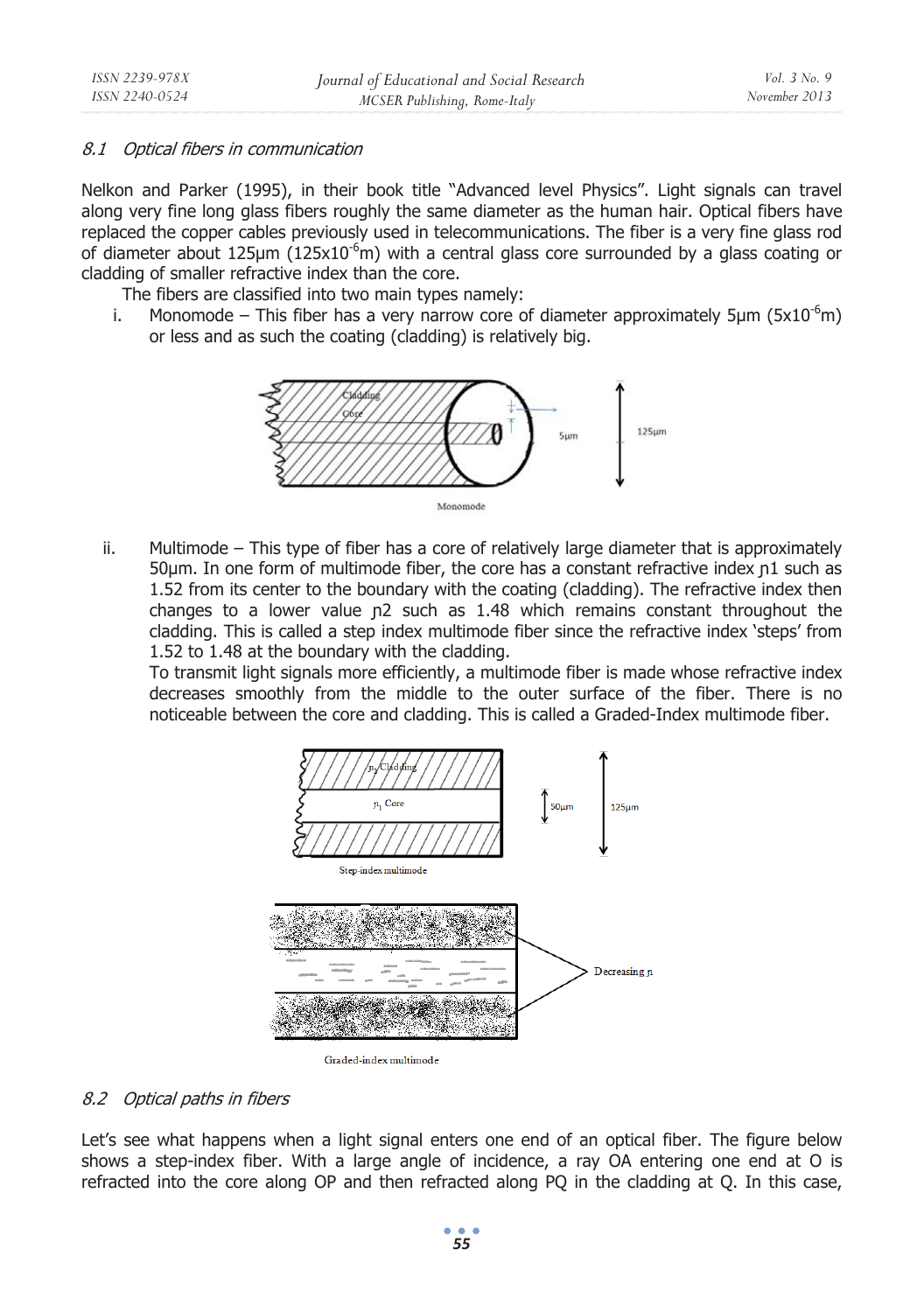only a very small amount of light, due to reflection, passes along the fiber.



Light path by total internal reflection-multiple reflections.

With a small angle of incidence, however, a ray such as BO is refracted in the core along OD and meets the boundary between the core and cladding at their critical angle, C. In this case, since nsini is constant

 $p1sinC = p2sin90 = p2$ Where  $p1$  is the core refractive index and  $p2$  the slightly smaller cladding refractive index. Since,  $p1 = 1.52$  and  $p2 = 1.48$ , Hence, SinC= n2/ n1=1.48/1.52=0.974  $C \approx 77$ o The ray OD is now totally reflected at D along DE, where it again meets the core-cladding

boundary at the critical angle. At E, therefore, it is totally reflected along EF. In this way, by total internal reflection, a ray of light entering one end of a fiber can travel along the fiber by multiple reflections with a fairly high light intensity. At the other end of the fiber, the ray emerges in a direction X (odd number of multiple reflections) or a direction Y (even number of multiple reflections).

# **9. Discussion**

So far we have seen that optical fiber has thin glass core coated by glass of smaller refractive index which make total internal reflections occurring repeatedly at the interface of the glasses all along the fiber. Telecommunication industries took advantages of the fact that light in glass travels faster than electrical signals in copper cable, more messages per cable length can be sent and clearer sound can be heard to employ and deploy optical fiber to boost their business activities.

# **10. Optical Fiber Viewing Systems**

Even though optical fibers have found their main application in high-speed communications, they are also used to make remote viewing systems for medical and other purposes where access to the scene is restricted. The idea is that very large numbers of tiny fibers are packed together to form a flexible bundle: one end is placed in contact with the scene, the other end forms a remote image of the scene which may be around a corner or on the other side of the small aperture. Each individual fiber transmits light along its length from the scene to the viewer. Individual fiber is incapable of forming an image: they merely collect light from a small area of the scene and transmit it to the viewer. However, since each fiber 'sees' a slightly different part of the scene, they collectively transmit an image from the scene to the viewer. It is important to ensure that the fibers do not change their relative positions over the length of the bundle; otherwise the image will be scrambled at the viewer's end and will be totally unintelligible. Small bundles of fibers need not be much larger than a hypodermic needle, and can easily be inserted without pain into a patient. Part of the bundle carries illumination from the outside, while the other part transmits the image. Using such techniques, 'keyhole' surgery can be performed, without the need for any major incisions.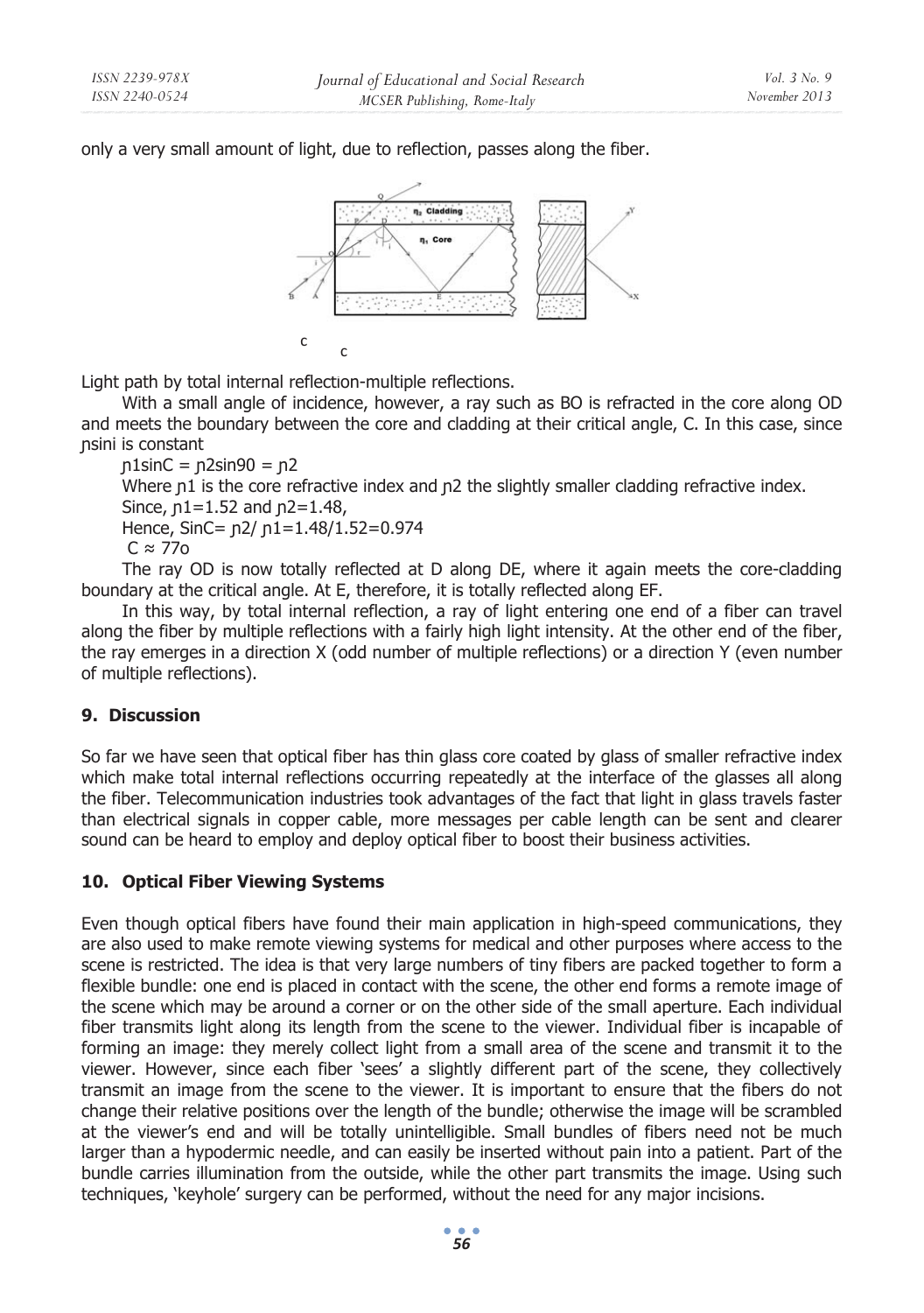# **11. Focus on the Finding**

The finding focus is on the deployment of fiber optic infrastructure as the most effective and efficient reliable tool for communication among the various nodes on the internet.

# **12. Conclusion**

The internet has been described as the greatest invention of man after the industrial revolution. This revolutionary marvel has been made possible by satellite and microwave communications. As M'bow-former UNESCO scribe rightly pointed out over a decade ago, "information technology has opened up such tremendous vistas for modern societies that any failure to master it would mean a life of permanent insubordination". The technology among others have an ability to make use of other techniques to give or to refuse access to a whole range of scientific data and knowledge and thus to design new models of development.

Joining our new international information society in Nigeria is plagued with several bottlenecks such as the absence of information technology infrastructures like optical fiber backbone, weak telecommunications backbone, and epileptic power supply.

### **13. Recommendations**

- i. Nigeria has to urgently overhaul the existing copper cable and wireless networks and replace them with well-structured underground cabling manhole ducts to take care of fiber systems and future expansions.
- ii. Developed National information super highway infrastructure base on a nationwide fiber backbone linked to Africa on fiber network for fast and easy link to the rest of the world.
- iii. Encourage foreign investors to establish an industry that will manufacture optic fiber cable locally in order to reduce the cost of purchasing, transportation and installation which in turn reduce the cost of service provision that will negatively affects the end users.

It is pertinent at this junction to point out that Monomode optic fiber infrastructure is the best communication tool that should urgently be employed and deployed in Nigeria in order to boost and overcome the problems of network connectivity experienced over the years. Even though it is more expensive than multimode optic fiber, it gives a higher transmission rate of up to fifty-times more than multimode. This is because the small core and single light-wave virtually eliminate any distortion that could result from overlapping light pulses, thereby providing the least signal attenuation which is the highest transmission speed of any fiber cable type.

Though, multimode fiber gives a high bandwidth at high speed (GB) over medium distances than monomode; but by virtue of the fact that light waves (laser) are dispersed into numerous paths as they travel through the cable's core makes it typically to cause signal distortion at the receiving end, thereby resulting in an unclear and incomplete data transmission as is the case with wireless services we have today in Nigeria.

Hence, new monomode optic fiber cable should be designed to use Gigabyte and beyond.

# **References**

Agbasi, K.C; Nnebbe, S.E; Onyejegbu, L.N; and Momodu, J.B. (2007), "GSM operation in Nigeria". Conference proceedings of Nigeria computer society, vol. 18. 179-188pp.

John Machesney (2011), "Fiber Optics" Retrieved 15th December, 2011 from http//www.arcelect.com /index.html.

Maaki, P.T. (2004), Introduction to computers and basic programming. First published by oracle business Ltd printing press, Makurdi 35-36pp. ISBN 978-37031-2-9.

Margolis, M and Resnick, D. (1999), Third voice: vox populi vox Dei? First Monday, vol. 4. No. 10